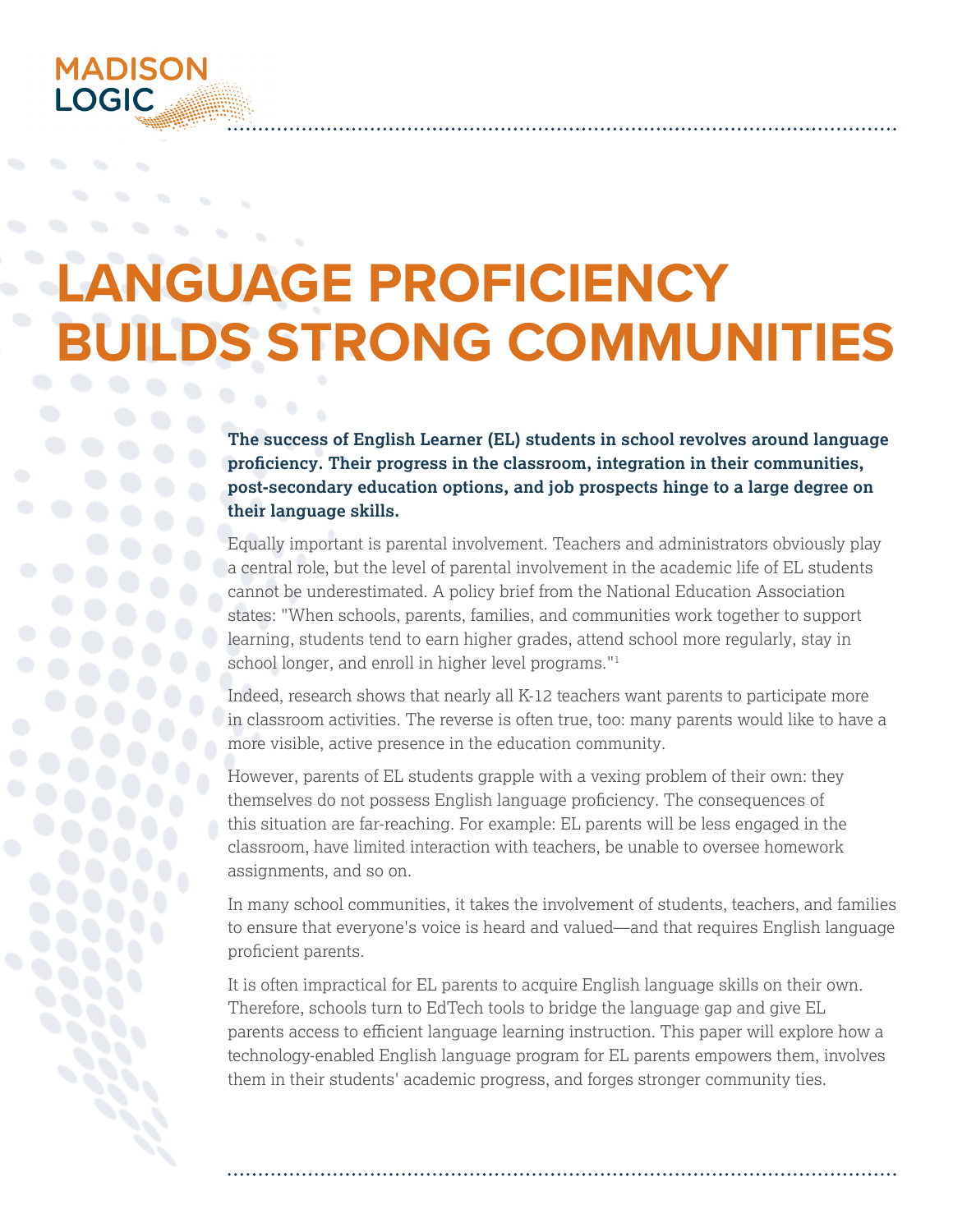

#### **OBSTACLES TO EL PARENTAL LANGUAGE LEARNING**

EL parents are at a distinct disadvantage when it comes to the education of their children. Their English language deficiencies prevent them from assuming a greater role in the success of their children's education.

The answer lies in sharpening their English language skills in order to give them a greater stake in the academic community. Yet, there are those who say the responsibility for improving their language skills lies with the EL parents themselves, that school communities should not get involved. Often, schools must work within tight budgets and simply don't have the resources to teach parents as well as students.

Upon closer examination, it becomes clear that asking EL parents to resolve this dilemma on their own is problematic. While they may have the desire and the will to improve their language skills, many EL parents face stifling obstacles that impede their progress:

- **Unaffordable technology.** According to a report from the Joan Ganz Cooney Center at Sesame Workshop, "Four in ten families without a computer or Internet access said they could not afford to purchase either."<sup>2</sup>
- **Inadequate computer tools.** Many EL families have access only to mobile devices—insufficient in most instances to perform deep study or homework assignments. The Ganz Cooney report goes on to say that "Mobile-only access, despite giving the impression of a smartphone-toting family, is not enough."3
- **Computer illiteracy.** Many EL parents simply do not know how to use a computer. Indeed, the Cincinnati Public Schools found that many EL parents were unaware of fundamental things, such as the location of the on/off switch and the function of a mouse.4
- **Limited learning experience.** EL parents are not used to learning on their own: when, where, what, and how to study. Many may be too embarrassed to ask for help or must rely on the still-evolving language skills of their children to translate for them.
- **Greater isolation.** Without the ability to communicate clearly, EL parents already feel cut off from their larger community of native English-speakers, including from teachers and administrators.
- **No time.** Many EL parents are burdened with work commitments and heavy personal family obligations, making it difficult to find time for language instruction outside of the home.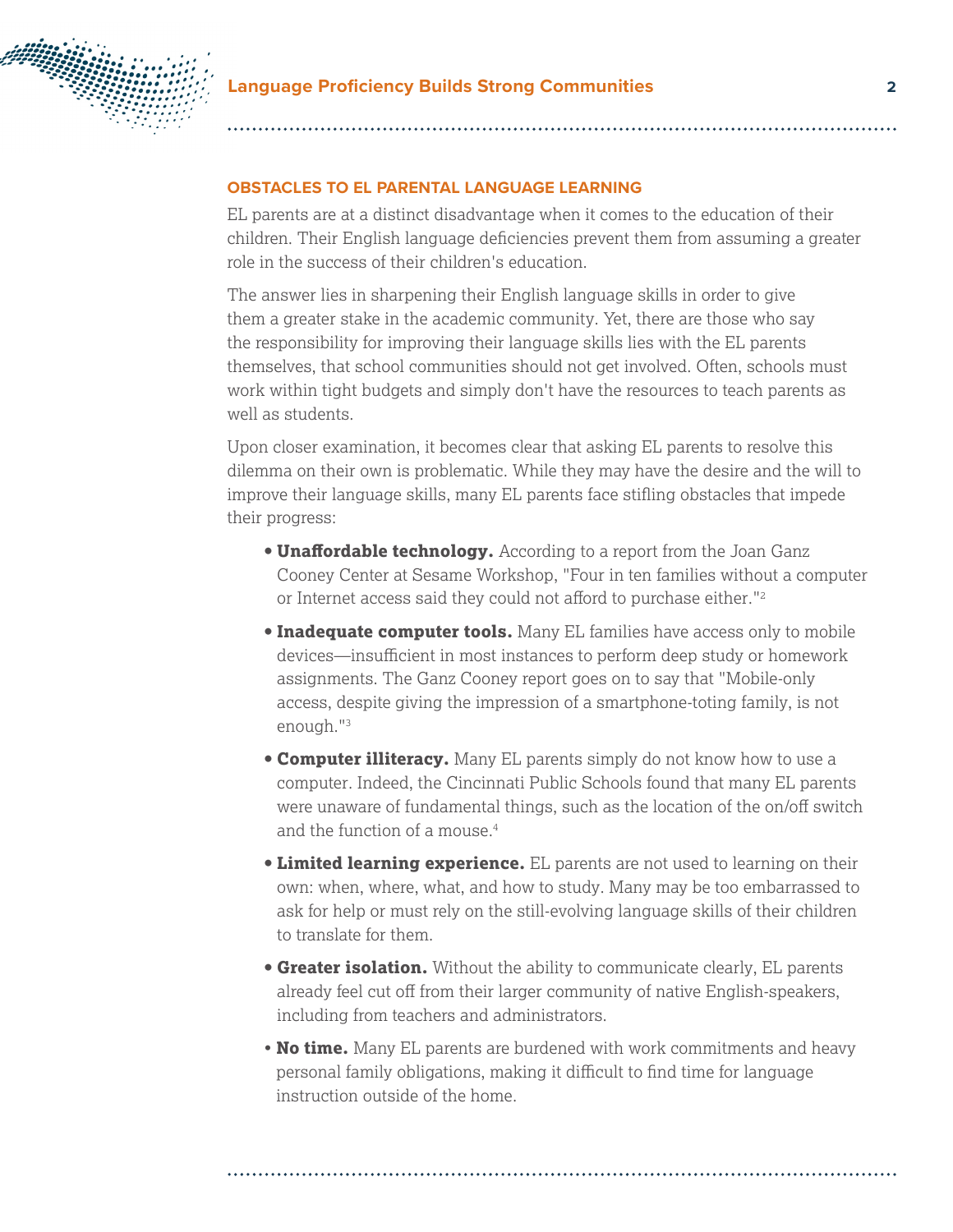

For many EL parents, learning English is highly desirable, but often impractical without experienced professional instruction and guidance. Faced with this reality, some question whether helping EL parents is essential to boost their students' success. Let's explore this further.

### **BENEFITS OF LANGUAGE LEARNING FOR PARENTS**

A report from MDRC, a nonpartisan research organization, found that "Parents from diverse backgrounds, when given direction, can become more engaged with their children. And when parents are more engaged, children tend to do better."5

For EL parents to assume an active role in the community, the ability to speak English is key. Beyond this self-evident conclusion, language proficiency can help in so many specific ways:

**• Deeper involvement.** Parents who speak English well can participate in their

*EL parents who improve their English language skills can develop stronger bonds with teachers, support their children's academic outcomes, and strengthen social and community bonds.*

students' academic work. According to the American Psychological Association, "Research shows a strong relationship between parent engagement and educational outcomes, including school attendance and higher grades and classroom test scores."6

- **Higher graduation rates.** An independent study on parental involvement found that "parent participation in school functions to be a significant positive predictor of both high school completion and postsecondary enrollment…."7
- **Homework achievement.** EL parents with language proficiency can reinforce school lessons, attitudes, and expectations. EdSource and New America Media found that "Improved communication between teachers and parents increases student engagement as measured by homework completion rates, on-task behavior, and class participation."8
- **Fewer risky behaviors.** Parental involvement has a dramatic effect on students' lives, leading to better in-class performance and participation. A joint report from EdSource and New America Media says that "At-risk behaviors such as alcohol use, violence and other anti-social behaviors decrease as parent involvement increases."9

EL parents who improve their English language skills can develop stronger bonds with teachers, support their children's academic outcomes, and strengthen social and community bonds. Finding the right tools to achieve these laudable goals is paramount. Let's examine this question now.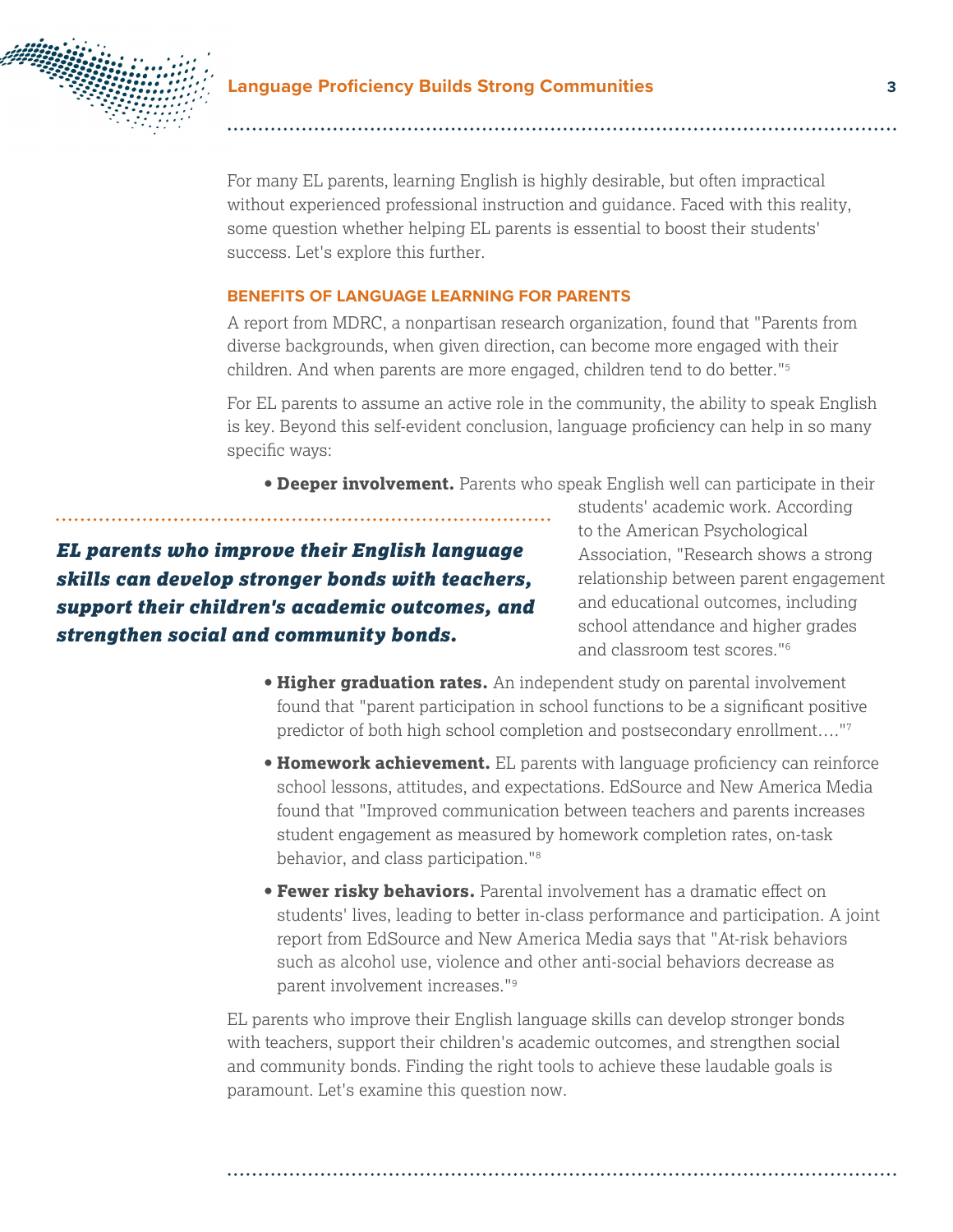

## **ADVANTAGES OF A LANGUAGE PROGRAM FROM ROSETTA STONE**

Language learning for EL adults is central for opening the doorway to deeper engagement in their community, both in their child's school and the wider community in which they live, shop, and socialize.

To meet the demands and challenges of today's busy EL population, Rosetta Stone offers a suite of tools that provide lessons, instructions, and support throughout the learning process.

For example, **Rosetta Stone English for Education** gives administrators, teachers, and families proven online and offline resources to help EL parents learn English, and features:

- **Foundational content.** ELs use an award-winning interactive program that develops fundamental English language skills, gets learners speaking immediately, and accelerates the drive toward speaking confidence.
- **Dynamic Immersion®**. Language lessons provide core language instruction. EL parents begin to learn and speak English immediately, so they get readily acclimated right from the start and no time is wasted.
- **Speech Recognition.** TruAccent<sup>®</sup> speech recognition technology guides a learner's pronunciation, helping EL parents build confidence in their speaking abilities.
- **Live tutoring.** ELs talk directly and practice their skills with native Englishspeaking tutors in a safe, friendly environment.

**Classroom Builders.** A teachers' library of resources supports a higher degree of EL classroom integration with activity guides to reinforce online content.

- **•** The Teacher's Guide expands teachers' instructional reach with complete lesson plans aligned with online lessons.
- **•** Student Activities engage learners with differentiated reading passages, comprehension questions, workbooks, memory games, and more.
- **Mobile apps.** EL parents can practice and learn their lessons with Rosetta Stone mobile apps for portable digital devices.
- **Games and activities.** These entertaining but instructional programs reinforce language skills in fun, engaging ways.
- **Administrator tools.** Easy-to-understand reporting tools allow teachers to track and measure student and group progress quickly.
- **Training and support service.** Training and Services teams work closely with administrators and educators to assist in a successful program launch and to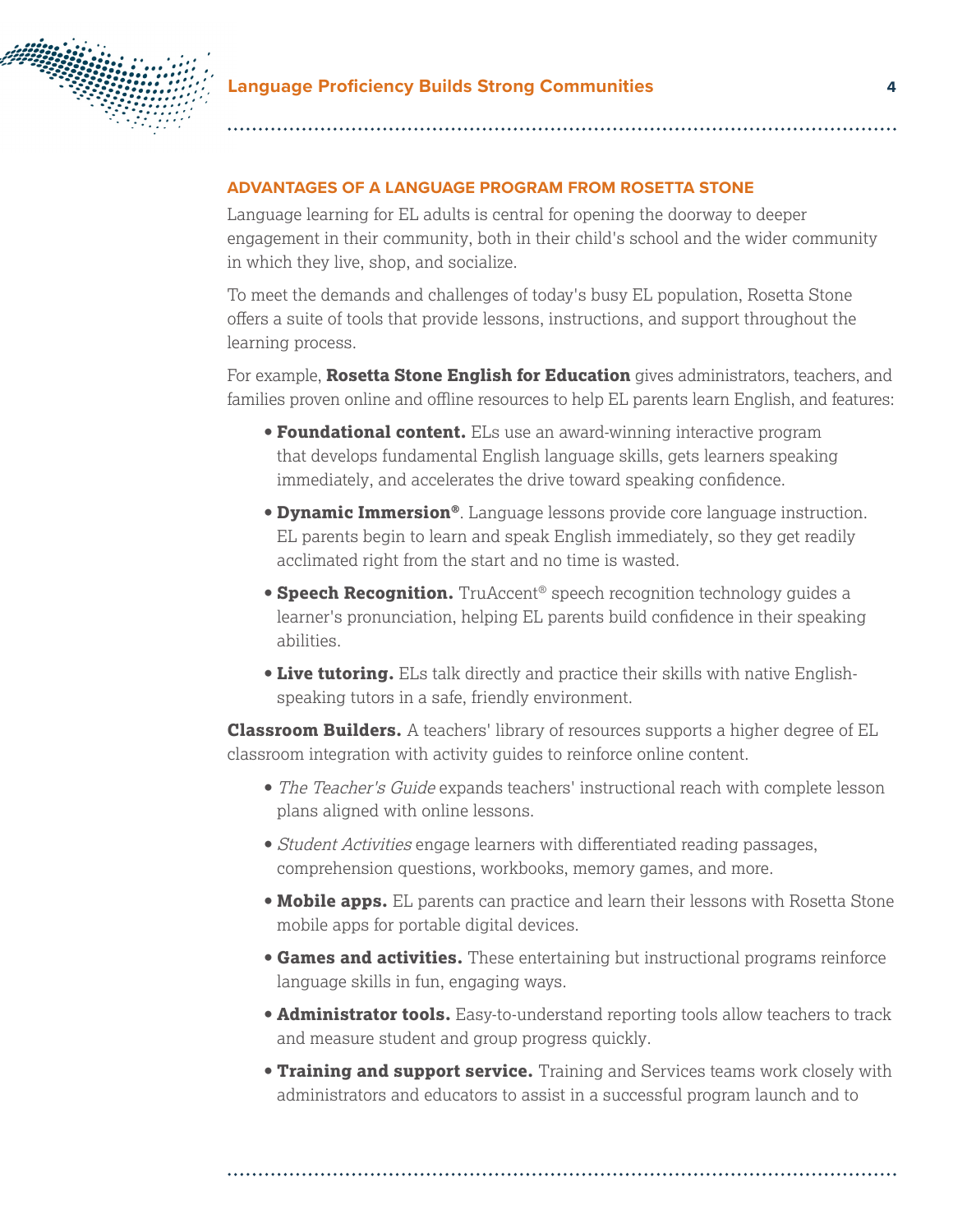

monitor overall progress. One key goal is to implement online programs that will blend effectively with in-class teacher instruction.

- **Anytime/anywhere accessibility.** EL parents can access their lessons at any time and in any location—in the classroom, at home, in a wired hotspot—and on almost any digital device, ensuring steady and sustained progress in their language proficiency.
- **Wide language choice.** Rosetta Stone offers instruction in 24 languages, helping native speakers preserve their family's heritage language and providing teachers with language learning that corresponds to community language(s).

Rosetta Stone offers a comprehensive language learning solution to EL parents who want to improve their language proficiency and engage more deeply in their community. Let's see how this worked for one school district.

*Rosetta Stone permitted us the opportunity to meet the foreign language needs of a highly mobile and diverse population of students in an interface that the students found quickly engaging.*

> *Dr. Kimi Sucharski, Data Analyst, Clarksville-Montgomery County School System*

#### **FAMILIES LEARNING TOGETHER**

The Clarksville-Montgomery County School System (CMCSS) in Tennessee serves over 32,000 students in 39 schools. Additionally, the system also serves military families stationed at neighboring Fort Campbell. They needed a language solution that would address the needs of EL students and their

families, provide greater instructional flexibility for Adult ESOL classes, and align with grade and credit recovery guidelines.

CMCSS used the Rosetta Stone Foundations for K-12 as an ESOL resource for adult learners. As part of the solution, adults could learn at their own pace, spoke only the target language, and received pronunciation feedback to build their speaking confidence.

Adult learners sharpened their language skills and the program also resulted in:

- Expanded English language options for Adult GED and ESOL classes
- Supported parental engagement, offering program access to families
- Complemented traditional instruction by certified EL teachers

According to Dr. Kimi Sucharski, the district data analyst, "Rosetta Stone permitted us the opportunity to meet the foreign language needs of a highly mobile and diverse population of students in an interface that the students found quickly engaging."10